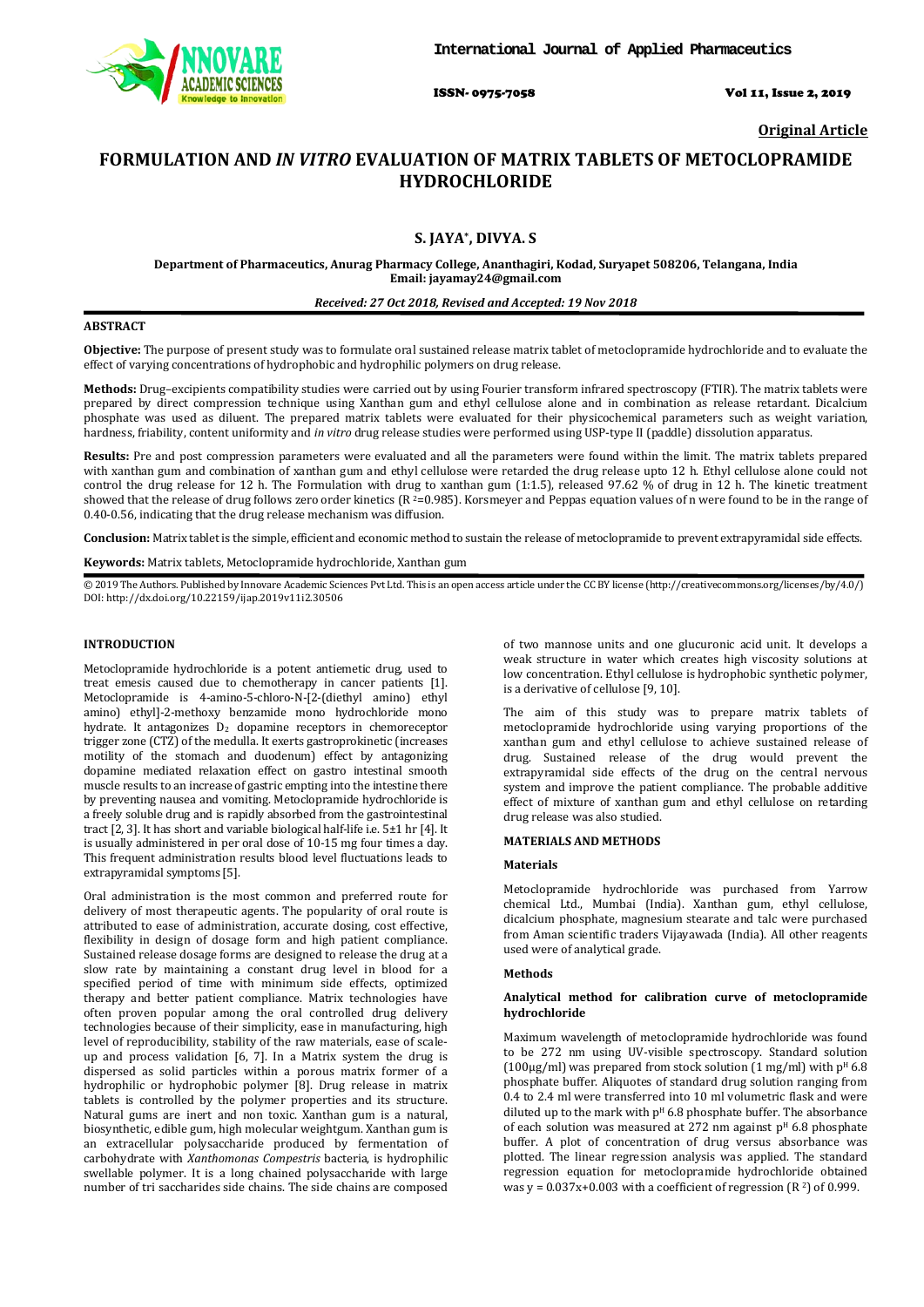#### **Drug-excipient compatibility study**

Compatibility study of metoclopramide hydrochloride with the excipients was determined by fourier transform infrared (FTIR) spectroscopy.

# **Formulation design**

#### **Dose calculation of the sustained release formulation [11]**

Total dose = usual dose (D) + maintenance dose (Dm)

Pharmacokinetic studies showed that a dose of 10 mg of metoclopramide hydrochloride produces an effective blood level concentration within 0.5 h with the mean half-life of 4 h. The elimination rate constant

 $== 0.1732 h-1$ 

The available rate R= k x D

 $= 0.1732 \times 10 = 1.732 \text{ mg/h}.$ 

Where, D is the usual dose of the drug.

But D is corrected = D – (R x tp) =  $10 - (1.732 \times 0.5) = 9.134$  mg. Where, tp is the time period required to achieve a peak plasma concentration.

The maintenance dose,  $Dm = R x h$ 

 $= 1.732$  x 12 = 20.784 mg. Where, h is the number of hours for which sustained action is desired.

Thus the total dose of the drug was calculated by the following equation

Therefore total dose corrected = D corrected + Dm  $= 9.134 + 20.784 = 29.918$  mg

Total dose corrected ≡ 30 mg

#### **Preparation of matrix tablets**

Matrix tablets of metoclopramide hydrochloride were prepared by direct compression technique. All the ingredients were individually screened through sieve no. 60, except glidant and lubricant. Required quantities of metoclopramide hydrochloride, polymer, diluent were accurately weighed according to the composition shown in table 1 and mixed in a polybag for about 30 to 45 min. The obtained blend was lubricated with talc and magnesium stearate for another 5 min and then the resultant mixture was directly compressed into tablets with 8 mm dome-shaped punches using 12 station rotary tablet machine (CEMACH, Ahmedabad, India). The final weight of the tablet was adjusted to 250 mg.

| Table 1: Composition of matrix tablets of metoclopramide hydrochloride |  |
|------------------------------------------------------------------------|--|
|------------------------------------------------------------------------|--|

| Ingridients per tablets (mg) | Composition (mgs) of the prepared formulation |                |     |     |     |     |           |     |     |
|------------------------------|-----------------------------------------------|----------------|-----|-----|-----|-----|-----------|-----|-----|
|                              | F1                                            | F <sub>2</sub> | F3  | F4  | F5  | F6  | <b>F7</b> | F8  | F9  |
| Metoclopramide               | 30                                            | 30             | 30  | 30  | 30  | 30  | 30        | 30  | 30  |
| Xanthan gum (XG)             | 30                                            | 45             | 60  | -   | -   |     |           |     |     |
| Ethyl cellulose (EC)         |                                               |                |     | 30  | 45  | 60  |           |     |     |
| XG+EC                        |                                               |                |     |     |     |     | 30        | 45  | 60  |
| Di calcium phosphate         | 180                                           | 165            | 150 | 180 | 165 | 150 | 180       | 165 | 150 |
| Magnesium stearate           |                                               |                |     |     |     |     |           |     |     |
| Talc                         |                                               |                |     |     |     |     |           |     |     |
| Tablet weight                | 250                                           | 250            | 250 | 250 | 250 | 250 | 250       | 250 | 250 |

#### **Micromeritic properties of the blended powder**

#### **Angle of repose**

The angle of repose of powder blend was determined by the fixed funnel method. The accurately weighed powder was taken in a funnel. The height of the funnel was adjusted in such a way that the tip of the funnel just touched the apex of the heap of the powder. The powder was allowed to flow through the funnel freely onto the surface. The diameter of the powder cone was measured and the angle of repose was calculated using the following equation [12].

$$
\tan \theta = \frac{h}{r}
$$

Where,  $θ$  = angle of repose,

h = height of the pile,

r = radius of the pile base

## **Bulk density and tapped density**

A quantity of 2 g of powder from each formula, previously lightly shaken to break any agglomerates formed was introduced into a 10 ml measuring cylinder. After the initial volume was observed then calculate bulk density using the following formula [12].

Bulk density = 
$$
\frac{\text{weight of the powder}}{\text{bulk volume}}
$$

The cylinder was allowed to fall under its own weight onto a hard surface from the height of 2.5 cm at 2-second intervals. The tapping was continued until no further change in volume was noted. Tapped density was calculated using the following formula [12].

$$
tapped density = \frac{weight of the powder}{tapped volume}
$$

#### **Compressibility index**

The compressibility index of the powder blend was determined by Carr's compressibility index [12].

Carr's index = 
$$
\frac{\text{tapped density} - \text{bulk density}}{\text{tapped density}} \times 100
$$

#### **Evaluation of matrix tablets**

The tablets were evaluated for their physical properties like weight variation, hardness, and friability.

## **Weight variation**

20 tablets of each formulation were weighed using an electronic weighing balance. The average weight was calculated and individual tablet weight was compared with average weight [12].

#### **Hardness and friability**

The hardness of three tablets was measured by Monsanto hardness tester. Hardness of tablets was measured in terms of kg/cm 2 Friability of tablets was measured by using Roche friabilator. Ten tablets were accurately weighed and placed in the friabilator and operated for 100 revolutions. The tablets were dedusted and reweighed and friability was calculated using the following equation [14].

$$
Friability = \frac{Initial weight - Final weight}{Initial weight} \times 100
$$

#### **Uniformity of drug content**

10 Tablets were weighed from each formulation and triturated in the mortar to a fine powder. Powder equivalent to 30 mg of metoclopramide was extracted in 100 ml of  $p<sup>H</sup>$  6.8 phosphate buffer and the liquid was filtered. The drug content was determined by measuring the absorbance at 272 nm (using UV-Visible spectrophotometer, Lab India) after appropriate dilution with  $p<sup>H</sup> 6.8$  phosphate buffer. The drug content was determined by calibration curve.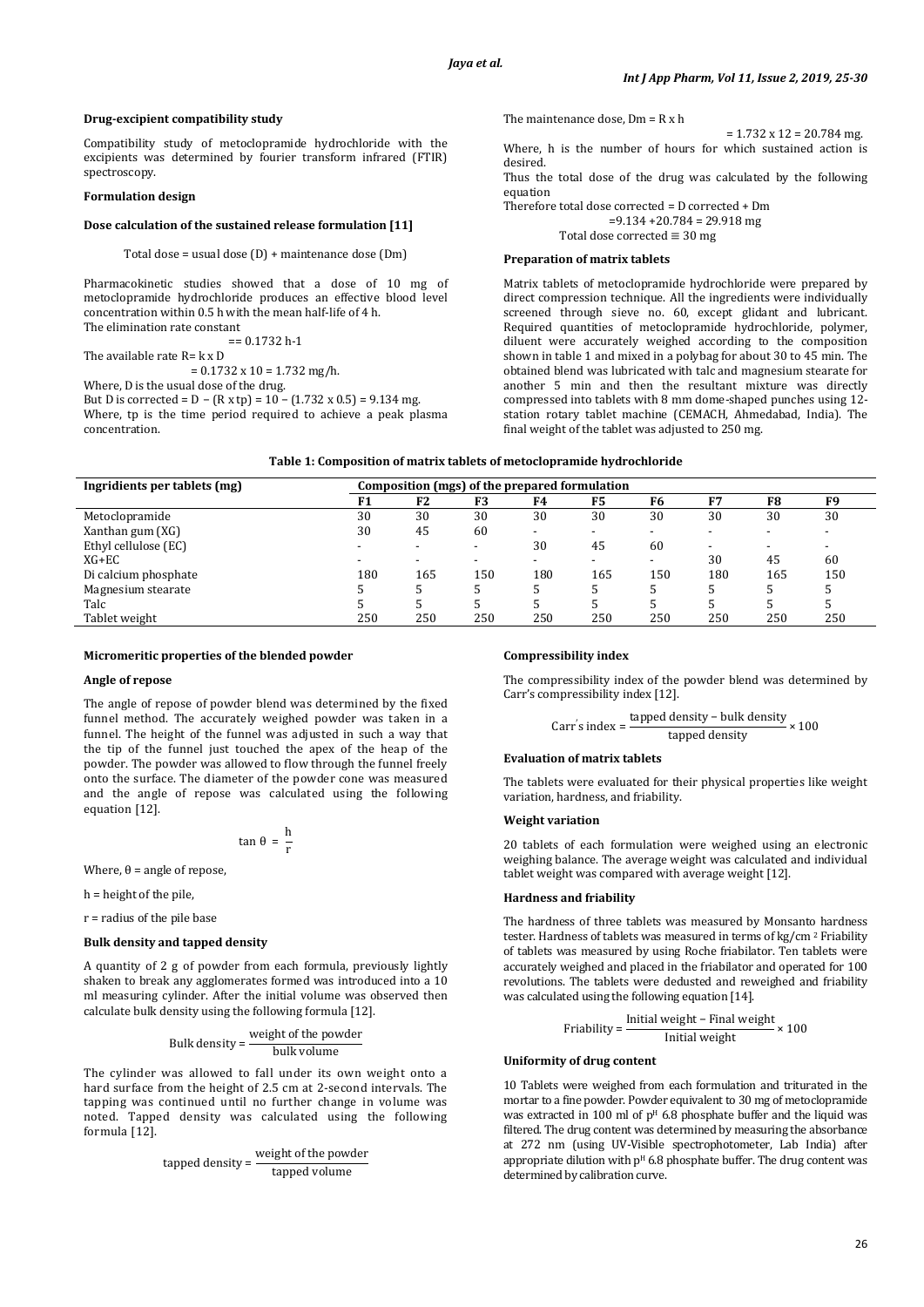#### *In vitro* **dissolution study**

The *in vitro* dissolution study of matrix tablets of metoclopramide was performed using USP type II (paddle) dissolution apparatus (DBK) at a rotational speed of 50 rpm. In order to simulate gastrointestinal transit conditions, the tablets were subjected to different dissolution media. The dissolution medium consists of 900 ml of  $p$ <sup>H</sup> 1.2 buffer for the first two hours and  $p$ <sup>H</sup> 6.8 phosphate buffer for the next ten hours. The dissolution medium was maintained at a temperature of 37±0.5 ° C. At predetermined time intervals, 5 ml sample of the solution was withdrawn from the dissolution apparatus and the samples were replaced with fresh dissolution medium. The collected samples were filtered through a 0.45 µm membrane filter and diluted to a suitable concentration with  $p<sup>H</sup>$  6.8 phosphate buffer. An absorbance of these solutions was measured at 272 nm. Cumulative percentage of drug release was calculated using equation obtained from a calibration curve [15].

## **Kinetic analysis of drug release data**

The drug release data was fitted to zero order and first order to know the order of reaction. To study the mechanism of drug release from the formulations the release data were fitted to the following equations.

#### Higuchi model: Q= $K_H t \frac{1}{2}$

Korsmeyer–Peppas model:  $Q/Q_t$  =K<sub>KP</sub> t<sup>n</sup>

Where Q is amount of drug release at time t, Q  $_T$  is the total amount of drug release and n is the diffusional exponent that characterizes the mechanism of drug release. The values of the coefficient were calculated using the regression analysis between log  $Q/Q$   $_T$  and log time. The diffusional exponent n value was obtained from the slope of the regression equation and  $K_{KP}$  was calculated from antilog of the intercept value.

If the value of n for a cylinder is<0.45 it suggests the Fickian release (diffusion controlled), if  $n > 0.45$  and  $< 0.89$  it is non-Fickian release (diffusion and polymer relaxation), 0.89 is case II release (only relaxation and swelling) and>0.89 it suggests super case II release (relaxation and erosion) for swellable systems

For cylindrical systems like tablets, the n values of 0.45 and 0.89 represent pure diffusion or erosion release respectively [16].

#### **RESULTS AND DISCUSSION**

#### **Powder characterization**

The powder mixture of all the formulations were evaluated for angle of repose, bulk density, tapped density, compressibility index, and their values were shown in table 2. Angle of repose and compressibility index for all the formulations were found to be less than 30 ° and less than 17.13 %, indicated that powder mixture has good flow properties.

#### **Table 2: Micromeritic properties of formulation blends**

| <b>Formulation</b> | Bulk density $(gm/cm^3)^*$ | Tapped density $(gm/cm3)*$ | Compressibility index (%) | <b>Hausners ratio</b> | Angle of repose $\binom{8}{1}$ |
|--------------------|----------------------------|----------------------------|---------------------------|-----------------------|--------------------------------|
| F1                 | $0.33 \pm 0.03$            | $0.40 \pm 0.01$            | 17.13                     | 1.21                  | 25.40                          |
| F <sub>2</sub>     | $0.32 \pm 0.3$             | $0.39 \pm 0.02$            | 17.81                     | 1.22                  | 24.26                          |
| F3                 | $0.35 \pm 0.01$            | $0.40 \pm 0.02$            | 12.50                     | 1.14                  | 26.15                          |
| F4                 | $0.31 \pm 0.03$            | $0.37 \pm 0.03$            | 16.22                     | 1.19                  | 26.82                          |
| F <sub>5</sub>     | $0.32 \pm 0.02$            | $0.39 \pm 0.03$            | 17.18                     | 1.21                  | 28.30                          |
| F6                 | $0.31 \pm 0.01$            | $0.38 \pm 0.02$            | 17.63                     | 1.21                  | 25.34                          |
| F7                 | $0.35 \pm 0.03$            | $0.40 \pm 0.03$            | 14.11                     | 1.16                  | 28.18                          |
| F8                 | $0.32 \pm 0.01$            | $0.38 \pm 0.02$            | 15.00                     | 1.18                  | 28.24                          |
| F9                 | $0.34 \pm 0.03$            | $0.42 \pm 0.02$            | 17.38                     | 1.21                  | 27.82                          |

**\*** All values are expressed as mean**±**SD, n=3

## **Evaluation of physical parameters**

Sustained release matrix tablets of metoclopramide hydrochloride were prepared by direct compression technique employing varying concentrations of xanthan gum (F1,F2, F3), ethyl cellulose (F4,F5,F6) and their mixture-xanthan gum plus ethyl cellulose (F7,F8, F9). All the tablets were found to be non-disintegrating in 0.1 N hydrochloric acid and  $p<sup>H</sup>$  6.8 phosphate buffer except formulations prepared with ethyl cellulose. The physical properties of metoclopramide matrix tablets were given in table 3. In weight variation test the percentage deviation of all tablet formulations was found to be within the pharmacopoeial acceptable limit. The hardness of the tablets was found to be in the range of  $5.05\pm0.15$  to  $5.87\pm0.08$  kg/cm<sup>2</sup>.

The percentage weight loss in the friability test was found to be below 1 % in all the cases indicated that all the tablets had good mechanical strength. The drug content in all the batches was measured by double beam UV spectrophotometer (LABINDIA). The content of metoclopramide hydrochloride was found to be in the range of 98.33 to 99.98%.

|  | Table 3: Physical properties of metoclopramide hydrochloride matrix tablets |
|--|-----------------------------------------------------------------------------|
|  |                                                                             |

| <b>Formulation</b> | Weight variation $(mg)^*$ | Hardness $(kg/cm2)*$ | Friability (%) | Content uniformity (%) |
|--------------------|---------------------------|----------------------|----------------|------------------------|
| F1                 | 248.80±1.40               | $5.63 \pm 0.08$      | 0.48           | 99.80                  |
| F <sub>2</sub>     | $248.95 \pm 1.57$         | $5.87 \pm 0.08$      | 0.40           | 98.64                  |
| F3                 | $249.10 \pm 1.62$         | $5.98 \pm 0.14$      | 0.36           | 99.66                  |
| F4                 | $248.95 \pm 1.56$         | $5.05 \pm 0.15$      | 0.68           | 99.98                  |
| F5                 | $249.05 \pm 1.61$         | $5.13 \pm 0.12$      | 0.64           | 99.05                  |
| F6                 | $248.15 \pm 1.46$         | $5.20 \pm 0.14$      | 0.61           | 98.33                  |
| F7                 | $249.15 \pm 1.57$         | $5.52 \pm 0.08$      | 0.52           | 98.92                  |
| F8                 | $249.15 \pm 1.50$         | $5.73 \pm 0.08$      | 0.52           | 98.43                  |
| F9                 | 248.70±1.38               | $5.80 \pm 0.09$      | 0.48           | 98.68                  |

**\***All values are expressed as mean**±**SD, #n=20; \*n=6.

#### *In vitro* **dissolution study**

Metoclopramide release from the matrix tablets was studied for the first two hours in  $p<sup>H</sup>$  1.2 buffer and the next ten hours in  $p<sup>H</sup>$  6.8 phosphate buffer. Total nine formulations were made with xanthan gum, ethyl cellulose and combination of xanthan gum and ethyl cellulose in different ratios i. e 1:1, 1:1.5 and 1:2. The release profiles are given in fig. 1.

Metoclopramide release from all the matrix tablets was dependent on the percent of release retardant contained in the tablet. As the percent of the polymer was increased, release was decreased. Ethyl cellulose could not control the release of metoclopramide from the tablets because when a matrix is composed of a water-soluble drug and a water-insoluble polymer, drug release occurs by dissolution of the active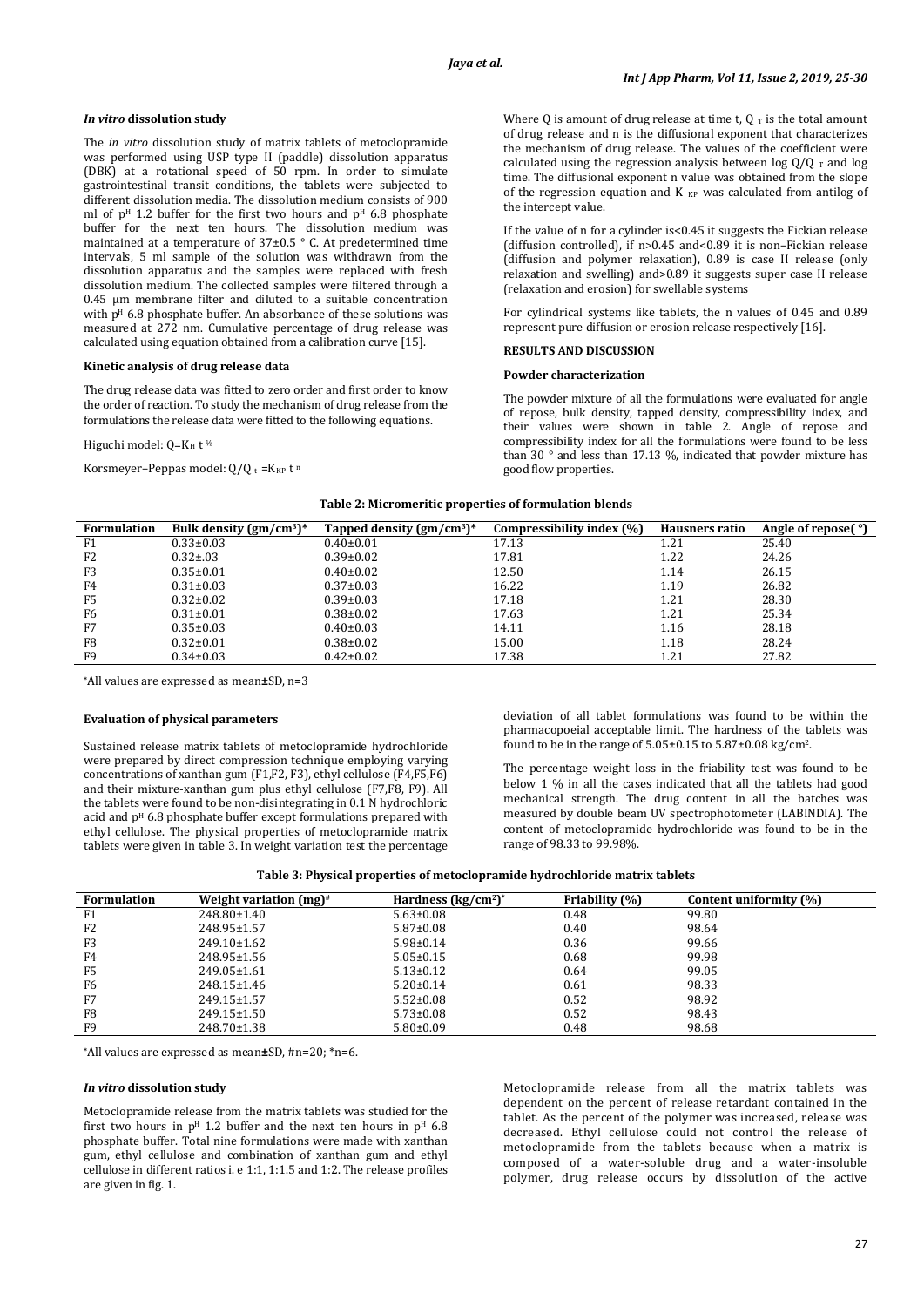ingredient through capillaries. Xanthan gum could control the release of metoclopramide hydrochloride up to 12 h because of its high molecular weight. These results indicate that xanthan gum has a higher drug retarding ability than ethyl cellulose. Presence of xanthan gum alone and in combination retarded the initial release of drug from the tablets due to high swelling.

The release data of matrix tablets were fitted into various mathematical models (zero order, first order, higuchi, and Peppas) to evaluate the kinetics and mechanism of drug release from the tablets. The model that best fits the release data is selected based on the correlation coefficient value in various models. The model that gives high  $R^2$  value considered as the best fit of the release data. The R 2values in zero, first order, higuchi peppas, and hixon-crowel models are given in table 4.



**Fig. 1: Comparative** *in vitro* **dissolution profile of all the formulations mean±SD, n=3**

| Table 4: Release kinetics of metoclopramide hydrochloride matrix tablets |
|--------------------------------------------------------------------------|
|--------------------------------------------------------------------------|

| <b>Formulation</b> | Zero-order | <b>First order</b> | Higuchi | Peppas         |      | Hixon-crowel |  |
|--------------------|------------|--------------------|---------|----------------|------|--------------|--|
|                    |            |                    |         | $\mathbb{R}^2$ | n    |              |  |
| F <sub>1</sub>     | 0.894      | 0.975              | 0.989   | 0.989          | 0.43 | 0.883        |  |
| F <sub>2</sub>     | 0.923      | 0.897              | 0.993   | 0.991          | 0.52 | 0.956        |  |
| F <sub>3</sub>     | 0.963      | 0.985              | 0.987   | 0.990          | 0.56 | 0.990        |  |
| F4                 | 0.853      | 0.946              | 0.992   | 0.999          | 0.40 | 0.977        |  |
| F <sub>5</sub>     | 0.888      | 0.973              | 0.986   | 0.982          | 0.40 | 0.862        |  |
| F6                 | 0.920      | 0.860              | 0.988   | 0.981          | 0.46 | 0.938        |  |
| F7                 | 0.945      | 0.847              | 0.993   | 0.986          | 0.53 | 0.943        |  |
| F <sub>8</sub>     | 0.918      | 0.872              | 0.994   | 0.995          | 0.48 | 0.948        |  |
| F <sub>9</sub>     | 0.927      | 0.904              | 0.995   | 0.996          | 0.50 | 0.961        |  |

The results given in table 3 indicated that the drug release from the matrix tablets followed zero order kinetics. To evaluate the drug release mechanism from the matrix tablets plots of percent drug released verses square root of time as per Higuchi's equation were constructed. These plots were found to be linear with all the tablets with correlation coefficient values in the range 0.986 to 0.995 indicating that the drug release from the tablet was diffusion controlled. When the release data were analyzed as per peppas equation, the release exponent n value was less than 0.89 with all

the tablets indicating Fickian diffusion might be the mechanism for the drug release from the matrix tablets.

#### **Compatibility studies**

From the FTIR studies shown in fig 2, it is very clear that there are no interactions between drug and excipients. All the peaks responsible for the active functional groups were present in the best formulation (F2). The characteristic and observed peaks are mentioned in table 5.



**Fig. 2(a): FTIR spectrum of pure metoclopramide hydrochloride**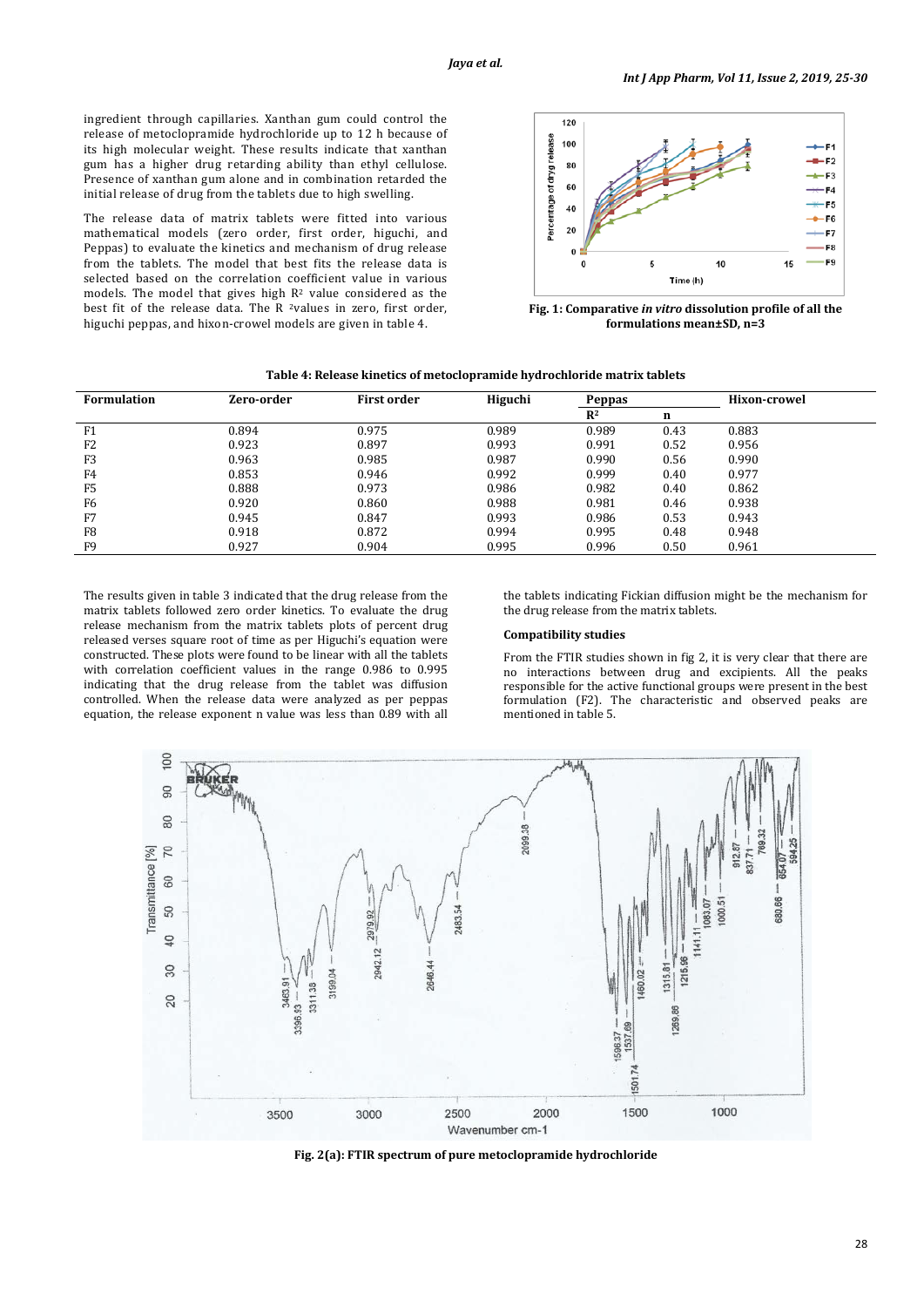

**Fig. 2(b): FTIR spectrum of metoclopramide hydrochloride matrix tablet (F2)**

**Table 5: Data of FT-IR spectra of pure and best formulation**

| <b>Functional group</b> | Characteristic peak cm-1 | Observed peaks-pure drug cm-1 | Observed peaks-best formulation cm-1 |
|-------------------------|--------------------------|-------------------------------|--------------------------------------|
| N-H (stretching)        | 3500 (asymmetric)        | 3463                          | 3484                                 |
|                         | 3400(symmetric)          | 3396                          | 3396                                 |
| OCH <sub>3</sub>        | 1270-1230                | 1269                          | 1268                                 |
| N-H (bending)           | 1650-1580                | 1596                          | 1645                                 |
| C-N (stretching)        | 1220-1020                | 1215                          | 1211                                 |
| $C = C$                 | 1500                     | 1501                          | 1502                                 |

# **CONCLUSION**

Sustained release matrix tablets of metoclopramide hydrochloride were prepared using different ratios of xanthan gum and ethyl cellulose by direct compression method. The results of the present study demonstrate that the ethyl cellulose alone could not control the metoclopramide release effectively for 12 h, whereas when combined with xanthan gum, it could control the release of metoclopramide from their matrices. It is concluded that the sustained release of metoclopramide hydrochloride over a period of 12 h was obtained with formulation (F-2) containing xanthan gum. The mechanism of drug release from the matrix tablets was found to be diffusion controlled i. e fickian diffusion. Sustained release matrix tablets of metoclopramide hydrochloride can be expected to reduce the frequency of administration and decrease the dose-dependent side effects associated with repeated administration of conventional metoclopramide hydrochloride tablets.

# **ACKNOWLEDGMENT**

The authors are thankful to the principal and management of Anurag Pharmacy College, for providing necessary facilities to carry out this work.

## **AUTHORS CONTRIBUTIONS**

All the authors have contributed equally

# **CONFLICT OF INTERESTS**

Declared none

# **REFERENCES**

- 1. Patel MH, Ashok KP, Suresh K, Someshwara RB. Design and evaluation of controlled release matrix tablets of metoclopramide hydrochloride using hydrophilic polymers. Int J Curr Pharma Res 2012;4:64-9.
- 2. Paloma F, Cristiana P, Jose LL, Gloria F. *In vitro* release of metoclopramide from hydrophobic matrix tablets. Influence of hydrodynamic conditions on kinetic release parameters. Chem Pharm Bull 2001;49:1267-71.
- 3. Mannujan N, Saiful MD, Fatima N, Syed SH. Development of sustained-release preparations of metoclopramide hydrochloride based on the fatty matrix. Dhaka Univer J Pharm Sci 2012;11:129-36.
- 4. Neha SL, Neelam S, Yasir M. Sstained release solid dispersion of metoclopramide hydrochloride: formulation, evaluation, and pharmacokinetic studies. J Appl Pharma Sci 2015;5:55-65.
- 5. Sayed AR, Gamal MM, Mahmuod EB. Preparation and comparative evaluation of sustained release metoclopramide hydrochloride matrix tablets. Saudi Pharm J 2009;17:283-8.
- 6. Sateesh KV, Prabhakar RV. Colon specific controlled release matrix tablets of flurbiprofen: development and characterization. Asian J Pharm Clini Res 2012;5:92-6.
- 7. Ranjith PS, Ratna KT, Satyajit P. Formualtion development and evaluation of sustained release ibuprofen tablets with acrylic polymers and HPMC. Int J Pharma Pharma Sci 2016;8:131-5.
- 8. Sabyasachi M, Santanu K, Somasree R, Biswanath S. Development and evaluation of xanthan gum facilitated ethyl cellulose microsponges for controlled percutaneous delivery of diclofenac sodium. Acta Pharm 2011;61:257-70.